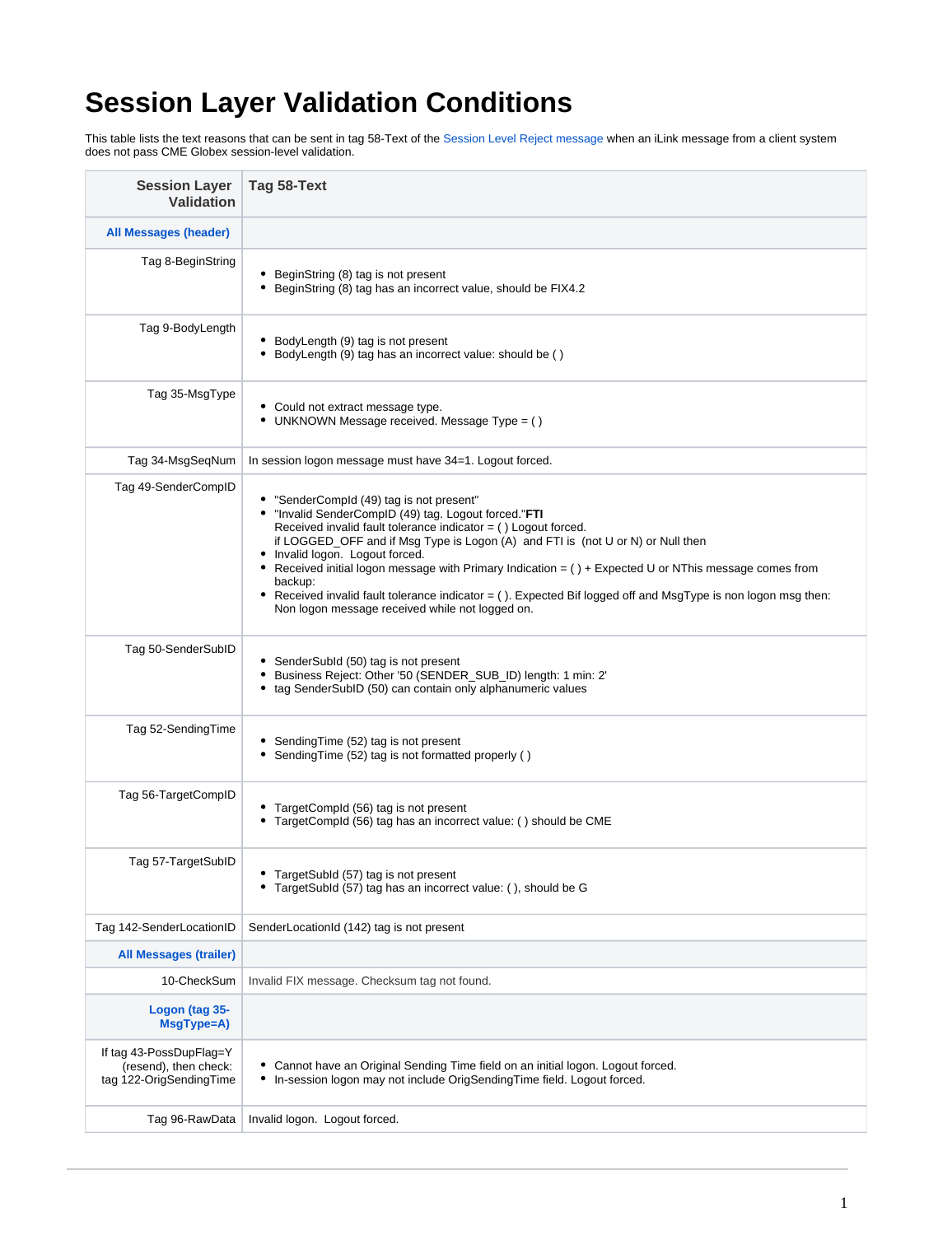| Tag 141-<br>ResetSeqNumFlag                                                                                       | • Cannot have Reset Sequence Number Flag=Y during initial logon. Logout forced.<br>• In session logon message must have 141=Y. Logout forced.                                                                                                                                                                                                                                                                                                                                                                                                                                                                                                                                                                                                                                                                                                                                                                                                                                                                                                                    |
|-------------------------------------------------------------------------------------------------------------------|------------------------------------------------------------------------------------------------------------------------------------------------------------------------------------------------------------------------------------------------------------------------------------------------------------------------------------------------------------------------------------------------------------------------------------------------------------------------------------------------------------------------------------------------------------------------------------------------------------------------------------------------------------------------------------------------------------------------------------------------------------------------------------------------------------------------------------------------------------------------------------------------------------------------------------------------------------------------------------------------------------------------------------------------------------------|
| Tag 108-HeartBtInt                                                                                                | • Error during logon. Heartbeat tag invalid.<br>• Error during logon. Heartbeat value invalid. Received: (), expected value in range 5-999                                                                                                                                                                                                                                                                                                                                                                                                                                                                                                                                                                                                                                                                                                                                                                                                                                                                                                                       |
|                                                                                                                   | All messages EXCEPT: Cross Request (tag 35-MsgType=s), Quote Request(tag 35-MsgType=R)                                                                                                                                                                                                                                                                                                                                                                                                                                                                                                                                                                                                                                                                                                                                                                                                                                                                                                                                                                           |
| Tag 11-ClOrdID                                                                                                    | • ClOrdID (11) tag is not present<br>• Last 8 characters of tag ClOrdID (11) cannot contain spaces only                                                                                                                                                                                                                                                                                                                                                                                                                                                                                                                                                                                                                                                                                                                                                                                                                                                                                                                                                          |
| New Order (tag 35-<br>MsgType=D)                                                                                  |                                                                                                                                                                                                                                                                                                                                                                                                                                                                                                                                                                                                                                                                                                                                                                                                                                                                                                                                                                                                                                                                  |
| tag 1-Account                                                                                                     | For Access Manager: this account is prevented from trading this physically delivered contract 150 days before the<br>last trading day                                                                                                                                                                                                                                                                                                                                                                                                                                                                                                                                                                                                                                                                                                                                                                                                                                                                                                                            |
| <b>Order Cancel Request</b><br>$(tag 35-MsgType 35=F)$<br><b>Cancel/Replace</b><br>Request (tag 35-<br>MsgType=G) |                                                                                                                                                                                                                                                                                                                                                                                                                                                                                                                                                                                                                                                                                                                                                                                                                                                                                                                                                                                                                                                                  |
| Tag 37-OrderID                                                                                                    | OrderID (37) must be present on a Cancel or Cancel Replace Request.                                                                                                                                                                                                                                                                                                                                                                                                                                                                                                                                                                                                                                                                                                                                                                                                                                                                                                                                                                                              |
| New Order (tag 35-<br>MsgType=D)<br><b>Cancel/Replace Request</b><br>(tag 35-MsgType=G)                           |                                                                                                                                                                                                                                                                                                                                                                                                                                                                                                                                                                                                                                                                                                                                                                                                                                                                                                                                                                                                                                                                  |
| tag 38-OrderQuantity                                                                                              | • OrderQty (38) must be present on a New Order or Cancel/Replace Request.<br>• For Globex Credit Controls (GC2): Credit Limit Violation: Order Quantity x exceeds Clip Size: y.                                                                                                                                                                                                                                                                                                                                                                                                                                                                                                                                                                                                                                                                                                                                                                                                                                                                                  |
|                                                                                                                   | • Position Limit Violation for Account: <account>, Position Increase: <position> makes position above the BUY<br/>Position Limit: <limit> by amount: <amount>. Limit set by CMF for Product Code: <product code=""><br/>• Position Limit Violation for Account: <account>, Position Increase: <position> makes position above the BUY<br/>Position Limit: <limit> by amount: <amount>. Limit set by EF for Product Code: <product code=""><br/>• Pre-Trade Registration Violation: Account: &lt; Account&gt; is not Registered for this Executing Firm<br/>. Pre-Trade Registration Violation: Account: <account> is not Registered to Trade Product Code: <product code=""><br/>• Pre-Trade Registration Violation: Account: <account> is not Registered to Trade UDS Covereds<br/>• Pre-Trade Registration Violation: Account: <account> has been Suspended from Trading by the CMF for this<br/><b>Executing Firm</b></account></account></product></account></product></amount></limit></position></account></product></amount></limit></position></account> |
| tag 1031-CustOrderHandlin<br>glnst                                                                                | • Required Field Missing 'Missing field: 'CustOrderHandlingInst (1031)'<br>• Invalid FIX Field: 1031= <null><br/>• tag CustOrderHandlingInst (1031) contains invalid value: &lt;&gt;<br/>• Invalid FIX Field: 1031=<null></null></null>                                                                                                                                                                                                                                                                                                                                                                                                                                                                                                                                                                                                                                                                                                                                                                                                                          |
| <b>Order Status Request</b><br>(tag 35-MsgType=H)                                                                 |                                                                                                                                                                                                                                                                                                                                                                                                                                                                                                                                                                                                                                                                                                                                                                                                                                                                                                                                                                                                                                                                  |
|                                                                                                                   | Exceeded maximum number of unacknowledged OSR requests.<br>Order Status Not Found.<br>• CltOrdId (11) tag is not present.                                                                                                                                                                                                                                                                                                                                                                                                                                                                                                                                                                                                                                                                                                                                                                                                                                                                                                                                        |
| <b>Resend Request (tag)</b><br>35-MsgType=2)                                                                      |                                                                                                                                                                                                                                                                                                                                                                                                                                                                                                                                                                                                                                                                                                                                                                                                                                                                                                                                                                                                                                                                  |